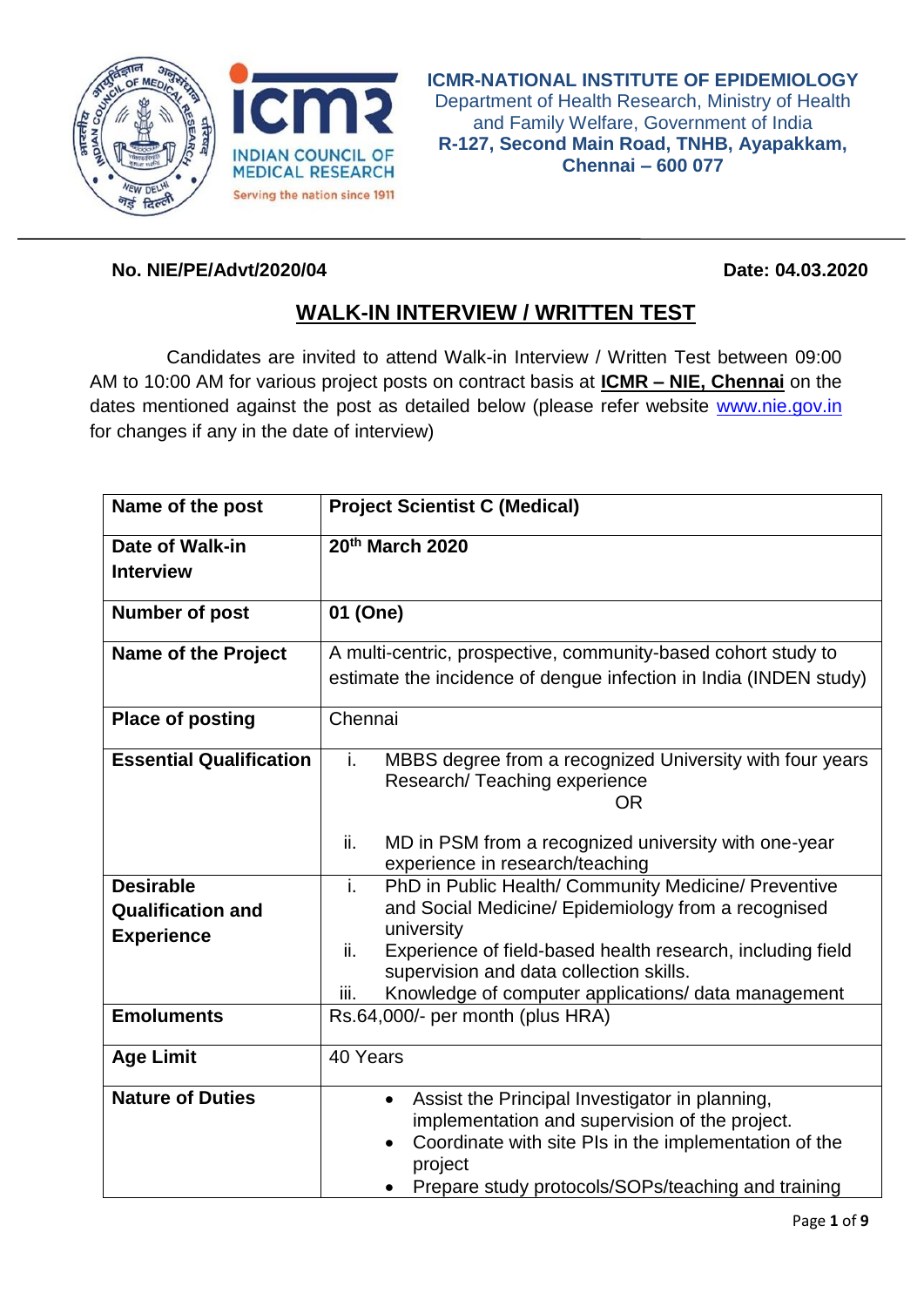|                 | materials<br>• Ensure timely data management and reporting plan,<br>execute and co-ordinate the field work<br>• Prepare daily/weekly and periodic technical reports on<br>status of the programme implementation<br>• Conduct meetings/workshops/training programs of the<br>project<br>• Undertake periodic field visits to all the project sites<br>• Perform any other work assigned by the Director / PI/<br>Co-PI / Superior Officer |
|-----------------|-------------------------------------------------------------------------------------------------------------------------------------------------------------------------------------------------------------------------------------------------------------------------------------------------------------------------------------------------------------------------------------------------------------------------------------------|
| <b>Duration</b> | 1 year (Renewable for the project duration subject to performance<br>and project requirement)                                                                                                                                                                                                                                                                                                                                             |

| Name of the post                                                  | <b>Project Scientist B (Medical)</b>                                                                                                                                                                                                                                                                                                                                                                                                                                                                                     |
|-------------------------------------------------------------------|--------------------------------------------------------------------------------------------------------------------------------------------------------------------------------------------------------------------------------------------------------------------------------------------------------------------------------------------------------------------------------------------------------------------------------------------------------------------------------------------------------------------------|
| Date of Walk-in<br><b>Interview</b>                               | 20th March 2020                                                                                                                                                                                                                                                                                                                                                                                                                                                                                                          |
| <b>Number of post</b>                                             | 01 (One) (UR)                                                                                                                                                                                                                                                                                                                                                                                                                                                                                                            |
| <b>Name of the Project</b>                                        | A multi-centric, prospective, community based cohort study to<br>estimate the incidence of dengue infection in India (INDEN study)                                                                                                                                                                                                                                                                                                                                                                                       |
| <b>Place of posting</b>                                           | Chennai                                                                                                                                                                                                                                                                                                                                                                                                                                                                                                                  |
| <b>Essential Qualification</b>                                    | MBBS degree from a recognized University with one year<br>research/ teaching experience<br>(OR)<br>MD in Microbiology/Pathology/PSM from a recognized<br>university                                                                                                                                                                                                                                                                                                                                                      |
| <b>Desirable</b><br><b>Qualification and</b><br><b>Experience</b> | Experience field-based health related research,<br>including field supervision and data collection<br>Knowledge of computer applications/ data management<br>$\bullet$                                                                                                                                                                                                                                                                                                                                                   |
| <b>Emoluments</b>                                                 | Rs.61,000/- per month (plus HRA)                                                                                                                                                                                                                                                                                                                                                                                                                                                                                         |
| <b>Age Limit</b>                                                  | $UR - 35$ years                                                                                                                                                                                                                                                                                                                                                                                                                                                                                                          |
| <b>Nature of Duties</b>                                           | Assist the Site Principal Investigator in implementation,<br>$\bullet$<br>coordination and supervision of the project activities<br>Establish linkages with local community leaders and<br>$\bullet$<br>state government health authorities<br>Investigate Acute febrile episodes and fill fever<br>$\bullet$<br>investigation forms<br>Organize review meetings for project staff<br>Monitor the house to house fever surveillance<br>Perform any other work assigned by the Director / PI/<br>Co-PI / Superior Officer |
| <b>Duration</b>                                                   | One year (Renewable for the project duration subject to<br>performance and project requirement)                                                                                                                                                                                                                                                                                                                                                                                                                          |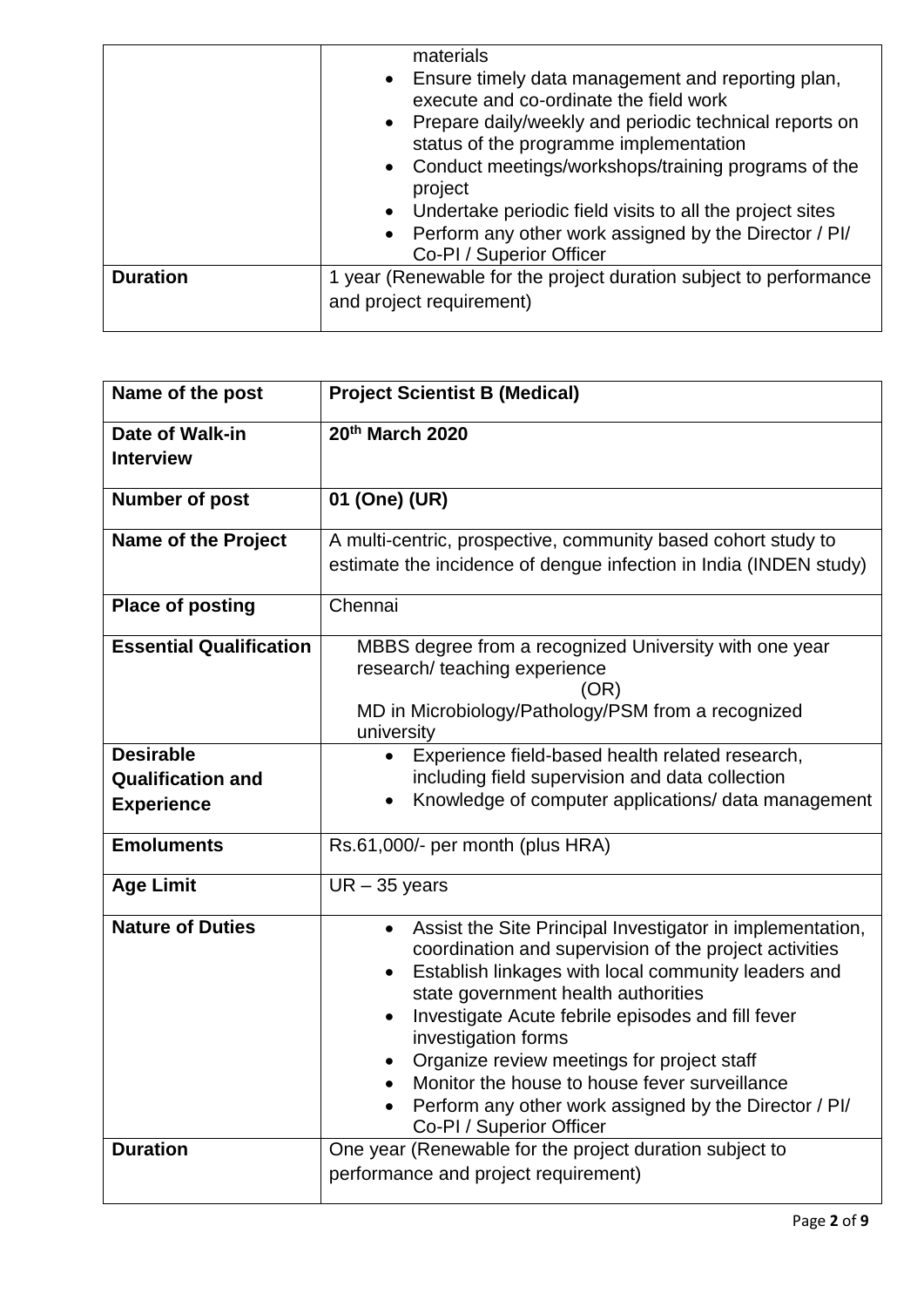| Name of the post                                                  | <b>Project Scientist- B (Non-Medical)</b>                                                                                                                                                                                                                                                                                     |
|-------------------------------------------------------------------|-------------------------------------------------------------------------------------------------------------------------------------------------------------------------------------------------------------------------------------------------------------------------------------------------------------------------------|
| <b>Date of Walk-in</b><br><b>Interview</b>                        | 20th March 2020                                                                                                                                                                                                                                                                                                               |
| <b>Number of posts</b>                                            | 01 (One) (OBC)                                                                                                                                                                                                                                                                                                                |
| <b>Name of the Project</b>                                        | A multi-centric, prospective, community-based cohort study to<br>estimate the incidence of dengue infection in India (INDEN study)                                                                                                                                                                                            |
| <b>Place of posting</b>                                           | Chennai                                                                                                                                                                                                                                                                                                                       |
| <b>Essential Qualification</b>                                    | First class Master's degree in Statistics/Bio statistics/Public<br>Health/Epidemiology/Social sciences from a recognized university<br>with Two (2) years R&D/ teaching experience in the relevant<br>subject.                                                                                                                |
|                                                                   | <b>OR</b>                                                                                                                                                                                                                                                                                                                     |
|                                                                   | Second class Master's degree with Ph.D. in Social sciences/<br>Statistics/Biostatistics / Public Health/Epidemiology from a<br>recognized University                                                                                                                                                                          |
| <b>Desirable</b><br><b>Qualification and</b><br><b>Experience</b> | • Knowledge of data handling, analysis and interpretation, report<br>writing<br>• Knowledge of Computer Application<br>• Use of Statistical packages in handling large volume of Health<br>Data                                                                                                                               |
| <b>Emoluments</b>                                                 | Rs.48,000/- per month (plus HRA)                                                                                                                                                                                                                                                                                              |
| Age                                                               | OBC - 38 years (including 3 years age relaxation)                                                                                                                                                                                                                                                                             |
| <b>Nature of Duties</b>                                           | • Training and monitoring of the project staff by visiting study<br>sites<br>• Monitoring online data entry<br>• Data analysis using statistical software<br>• Assist PI in project management<br>• Coordinate with project staff in study sites<br>• Any other work assigned by the Director/PI/Co-PI/Supervisory<br>officer |
| <b>Duration</b>                                                   | 1 year (Renewable for the project duration subject to performance<br>and project requirement)                                                                                                                                                                                                                                 |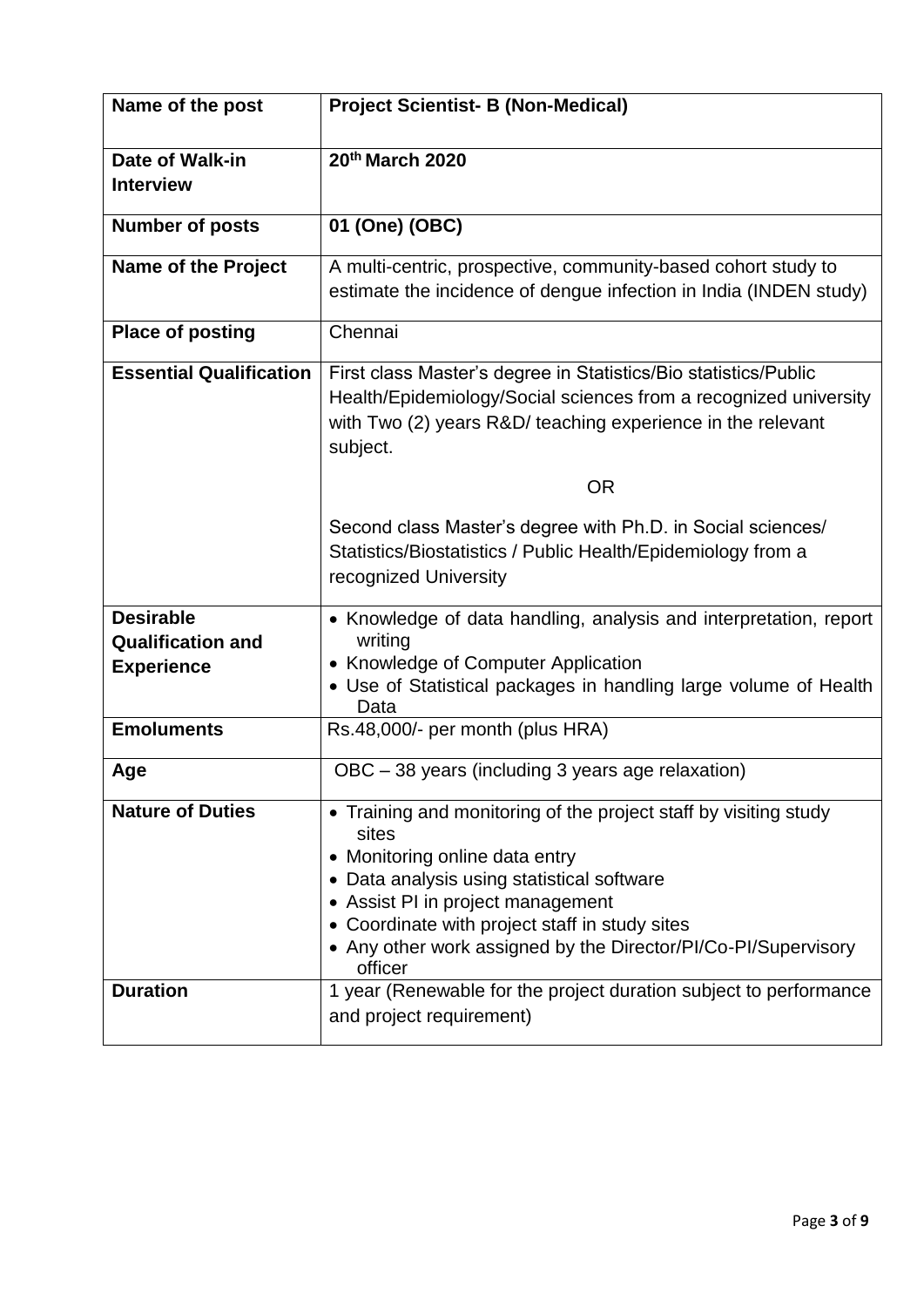| Name of the post                                                  | Project Scientist - B (Non-Medical) (Lab)                                                                                                                                                                                                                                                                                                                                                                        |
|-------------------------------------------------------------------|------------------------------------------------------------------------------------------------------------------------------------------------------------------------------------------------------------------------------------------------------------------------------------------------------------------------------------------------------------------------------------------------------------------|
| Date of Walk-in<br><b>Interview</b>                               | 20th March 2020                                                                                                                                                                                                                                                                                                                                                                                                  |
| <b>Number of post</b>                                             | 01 (One) (SC)                                                                                                                                                                                                                                                                                                                                                                                                    |
| <b>Name of the Project</b>                                        | A multi-centric, prospective, community-based cohort study to<br>estimate the incidence of dengue infection in India (INDEN study)                                                                                                                                                                                                                                                                               |
| <b>Place of posting</b>                                           | NIE, Chennai                                                                                                                                                                                                                                                                                                                                                                                                     |
| <b>Essential Qualification</b>                                    | i.<br>First class Master's degree in Microbiology/Medical Lab<br>Technology from a recognized university with 2 years<br>experience in field covering above subject areas.<br>OR                                                                                                                                                                                                                                 |
|                                                                   | Second class M.Sc + Ph.D degree, both in<br>ii.<br>Microbiology/Medical Lab Technology from a recognized<br>University                                                                                                                                                                                                                                                                                           |
| <b>Desirable</b><br><b>Qualification and</b><br><b>Experience</b> | Doctoral degree/Post-doctoral experience in<br>i.<br>Microbiology/Medical Lab Technology/Molecular<br>Biology/Infectious diseases<br>Knowledge of Computer Applications/Bioinformatics<br>ii.                                                                                                                                                                                                                    |
| <b>Emoluments</b>                                                 | Rs.48,000/- per month (plus HRA)                                                                                                                                                                                                                                                                                                                                                                                 |
| <b>Notes</b>                                                      | Ph.D. in relevant subject shall be treated equivalent to three years<br>experience                                                                                                                                                                                                                                                                                                                               |
| <b>Age Limit</b>                                                  | SC - 40 years (including 5 years age relaxation)                                                                                                                                                                                                                                                                                                                                                                 |
| <b>Nature of Duties</b>                                           | i.<br>To plan and implement laboratory components of the<br>project<br>ii.<br>Prepare lab SOPs for the project<br>iii.<br>Train the project staff in field-based sample collection<br>Supervise sample collection, transport, testing, reporting<br>iv.<br>and QA/QC<br>Documentation and maintenance of laboratory records<br>v.<br>Any other work assigned by the Director/PI/Co-PI/Superior<br>vi.<br>officer |
| <b>Duration</b>                                                   | One year (Renewable for the project duration subject to<br>performance and project requirement)                                                                                                                                                                                                                                                                                                                  |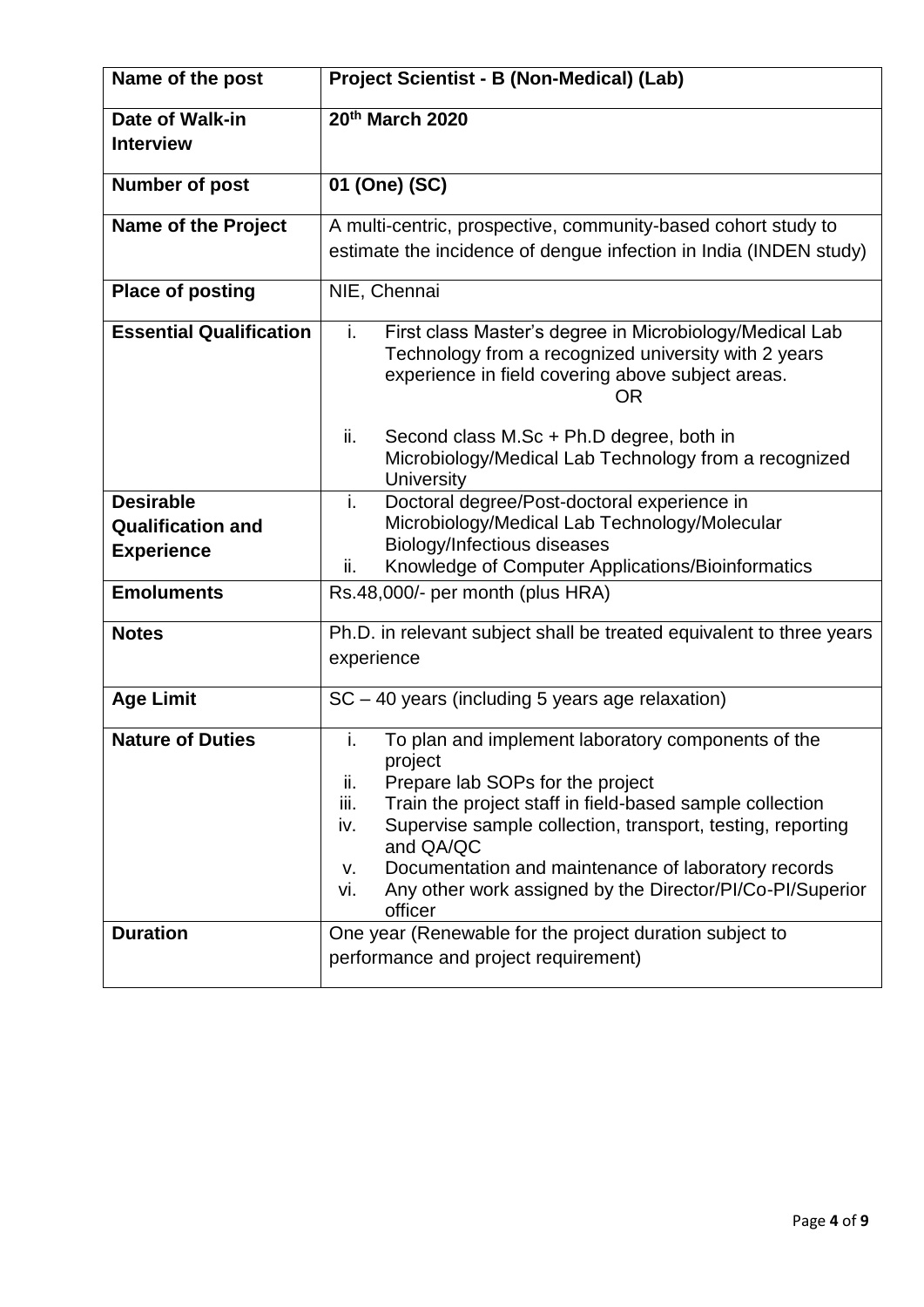| Name of the post                                                  | <b>Project Technical Assistant</b>                                                                                                                                                                                                                        |
|-------------------------------------------------------------------|-----------------------------------------------------------------------------------------------------------------------------------------------------------------------------------------------------------------------------------------------------------|
| Date of Walk-in<br><b>Interview</b>                               | 24th March 2020                                                                                                                                                                                                                                           |
| <b>Number of post</b>                                             | 01 (One) (OBC)                                                                                                                                                                                                                                            |
| <b>Name of the Project</b>                                        | A systematic assessment of acute Viral Hepatitis and Chronic<br>liver diseases in North east India with special reference to<br>strengthening of laboratories in the region                                                                               |
| <b>Place of posting</b>                                           | ICMR - NIE, Chennai                                                                                                                                                                                                                                       |
| <b>Essential Qualification</b>                                    | Graduate degree in Statistics / Biostatistics from a recognized<br>University with three years work experience in public health<br>project / health care management from a recognized institution<br>(OR)<br>Master's degree in Statistics/ Biostatistics |
| <b>Desirable</b><br><b>Qualification and</b><br><b>Experience</b> | Knowledge of literature review, data handling,<br>analysis and interpretation, report writing with<br>evidence of paper publications<br>Knowledge of statistical software(s)                                                                              |
| <b>Emoluments</b>                                                 | Rs.31,000/- per month                                                                                                                                                                                                                                     |
| <b>Age Limit</b>                                                  | OBC - 33 years (including 3 years age relaxation)                                                                                                                                                                                                         |
| <b>Nature of Duties</b>                                           | Assist PI in project management<br>$\bullet$<br>Data analysis and manuscript preparation<br>Coordinate with staff in field sites<br>Any other work assigned by the Director / PI / Co -<br>PI / Superior Officer                                          |
| <b>Duration</b>                                                   | 6 months (Renewable for the project duration subject to<br>performance and project requirement)                                                                                                                                                           |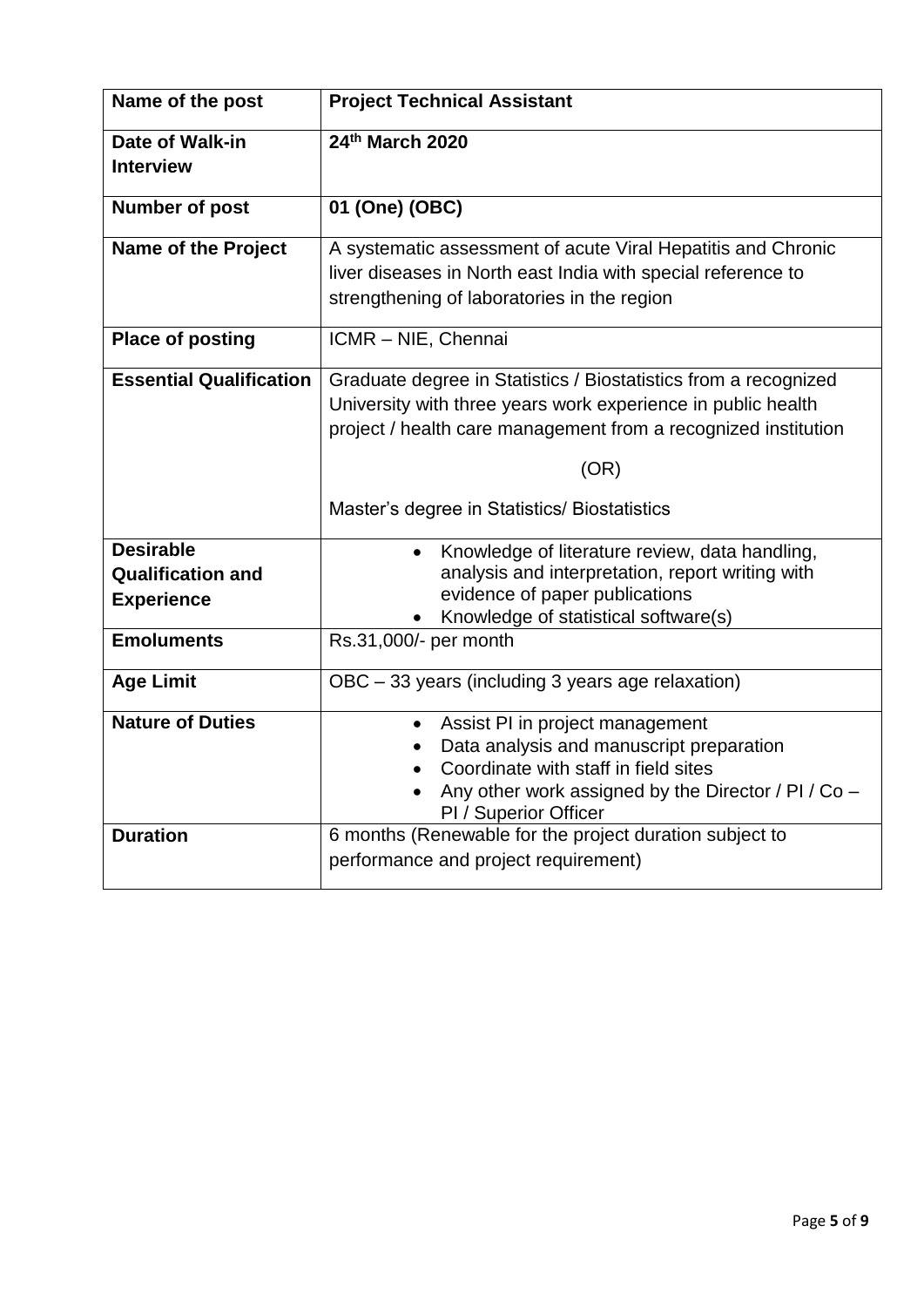| Name of the post                                                  | <b>Project Technical Officer (Social Work)</b>                                                                                                                                                                                                                                                                                                                                                                                                                                                                                    |
|-------------------------------------------------------------------|-----------------------------------------------------------------------------------------------------------------------------------------------------------------------------------------------------------------------------------------------------------------------------------------------------------------------------------------------------------------------------------------------------------------------------------------------------------------------------------------------------------------------------------|
| Date of Walk-in<br><b>Interview</b>                               | 24th March 2020                                                                                                                                                                                                                                                                                                                                                                                                                                                                                                                   |
| <b>Number of post</b>                                             | 01 (One) (ST)                                                                                                                                                                                                                                                                                                                                                                                                                                                                                                                     |
| <b>Name of the Project</b>                                        | A multi-centric, prospective, community-based cohort study to<br>estimate the incidence of dengue infection in India (INDEN study)                                                                                                                                                                                                                                                                                                                                                                                                |
| <b>Place of posting</b>                                           | Chennai                                                                                                                                                                                                                                                                                                                                                                                                                                                                                                                           |
| <b>Essential Qualification</b>                                    | Graduate in social sciences/ social work from a recognized<br>i.<br>university with 5 years work experience from a recognized<br>institution<br><b>OR</b>                                                                                                                                                                                                                                                                                                                                                                         |
|                                                                   | Master degree in Social sciences/ Social Work<br>ii.                                                                                                                                                                                                                                                                                                                                                                                                                                                                              |
| <b>Desirable</b><br><b>Qualification and</b><br><b>Experience</b> | Experience in conducting interviews in field based health<br>i.<br>research projects<br>ii.<br>Experience of working as part of a research project team<br>Proficient to speak and read in Tamil<br>iii.                                                                                                                                                                                                                                                                                                                          |
| <b>Emoluments</b>                                                 | Rs.32,000/- per month                                                                                                                                                                                                                                                                                                                                                                                                                                                                                                             |
| <b>Age Limit</b>                                                  | $ST - 35$ years (including 5 years age relaxation)                                                                                                                                                                                                                                                                                                                                                                                                                                                                                |
| <b>Nature of Duties</b>                                           | Organize community mobilisation activities in the study<br>i.<br>area<br>ii.<br>Communicate with key stakeholders and provide regular<br>updates about this project<br>Collect demographic data and fill economic costing forms<br>iii.<br>of dengue febrile episodes<br>In charge of study helpline established for participants to<br>iv.<br>report febrile episodes<br>Documentation and maintenance of all project records<br>v.<br>Perform any other work assigned by the Director / PI/ Co-<br>vi.<br>PI / Superior Officer |
| <b>Duration</b>                                                   | One year (Renewable for the project duration subject to<br>performance and project requirement)                                                                                                                                                                                                                                                                                                                                                                                                                                   |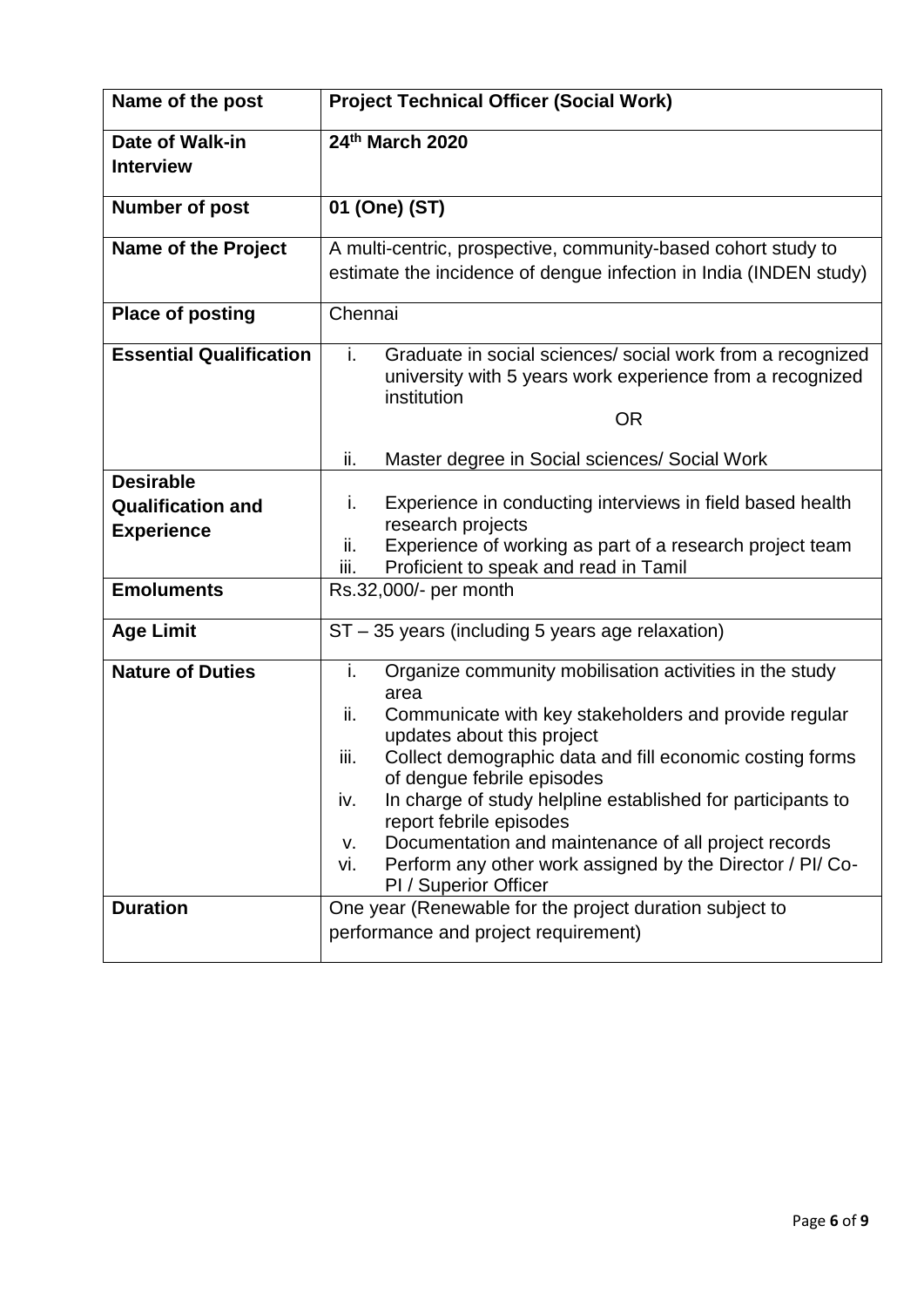| Name of the post                                                  | <b>Project Staff Nurse</b>                                                                                                                                                                                                                                                                                                                                                                                                      |
|-------------------------------------------------------------------|---------------------------------------------------------------------------------------------------------------------------------------------------------------------------------------------------------------------------------------------------------------------------------------------------------------------------------------------------------------------------------------------------------------------------------|
| <b>Date of Walk-in</b><br><b>Interview</b>                        | 24th March 2020                                                                                                                                                                                                                                                                                                                                                                                                                 |
| <b>Number of post</b>                                             | 03 (Three) (UR - 01; EWS - 01; OBC - 01)                                                                                                                                                                                                                                                                                                                                                                                        |
| <b>Name of the Project</b>                                        | A multi-centric, prospective, community based cohort study to<br>estimate the incidence of dengue infection in India (INDEN study)                                                                                                                                                                                                                                                                                              |
| <b>Place of posting</b>                                           | Chennai                                                                                                                                                                                                                                                                                                                                                                                                                         |
| <b>Essential Qualification</b>                                    | Diploma in Nursing or Midwifery (GNM) or equivalent and<br>registered nurse with any state nursing council                                                                                                                                                                                                                                                                                                                      |
| <b>Desirable</b><br><b>Qualification and</b><br><b>Experience</b> | i.<br>Experience in Blood collection<br>ii.<br>Experience in data collection in field based health research<br>surveys<br><b>Experience in Clinical Examination</b><br>iii.                                                                                                                                                                                                                                                     |
| <b>Emoluments</b>                                                 | Rs.31,500/- per month                                                                                                                                                                                                                                                                                                                                                                                                           |
| <b>Age Limit</b>                                                  | $UR - 30$ years<br>$EWS - 30$ years<br>OBC - 33 years (including 3 years age relaxation)                                                                                                                                                                                                                                                                                                                                        |
| <b>Nature of Duties</b>                                           | Collect demographic details and clinical history<br>i.<br>Conduct weekly fever surveillance of the study participants<br>ii.<br>by visiting their households<br>Collect blood samples<br>iii.<br>Carry out clinical assessment of participants with febrile<br>iv.<br>episodes<br>Share laboratory results with participants<br>V.<br>Perform any other work assigned by the Director / PI/ Co-<br>vi.<br>PI / Superior Officer |
| <b>Duration</b>                                                   | One year (Renewable for the project duration subject to<br>performance and project requirement)                                                                                                                                                                                                                                                                                                                                 |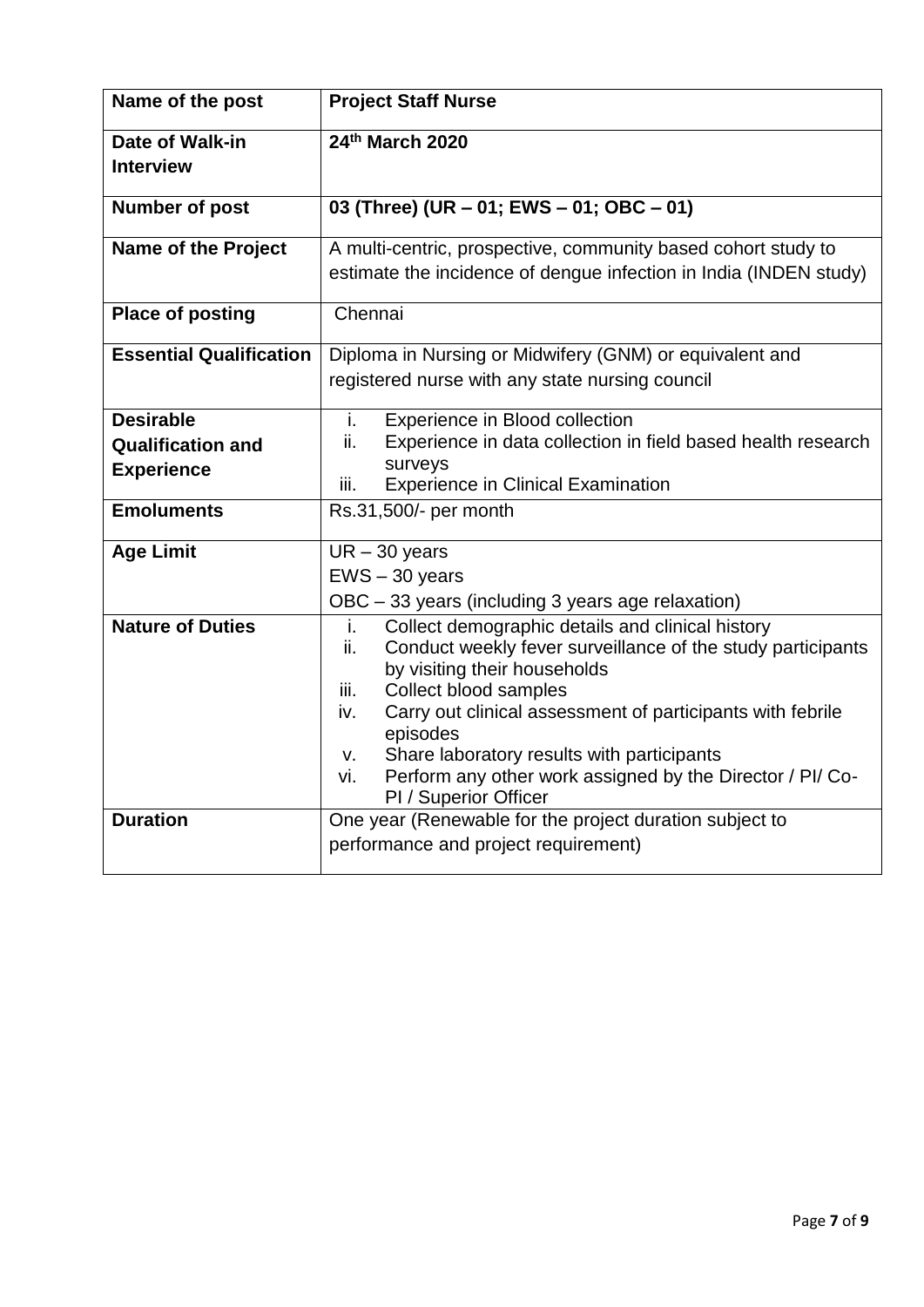| Name of the post                                                                       | <b>Project Technician III (Lab)</b>                                                                                                                                                                                                                                                                                                                                                         |
|----------------------------------------------------------------------------------------|---------------------------------------------------------------------------------------------------------------------------------------------------------------------------------------------------------------------------------------------------------------------------------------------------------------------------------------------------------------------------------------------|
| Date of Walk-in<br><b>Interview</b>                                                    | 26th March 2020                                                                                                                                                                                                                                                                                                                                                                             |
| <b>Number of post</b>                                                                  | 01 (One) (EWS)                                                                                                                                                                                                                                                                                                                                                                              |
| <b>Name of the Project</b>                                                             | A multi-centric, prospective, community based cohort study to<br>estimate the incidence of dengue infection in India (INDEN study)                                                                                                                                                                                                                                                          |
| <b>Place of posting</b>                                                                | NIE, Chennai                                                                                                                                                                                                                                                                                                                                                                                |
| <b>Essential Qualification</b>                                                         | 12 <sup>th</sup> pass in science subjects and two years Diploma in<br>j.<br><b>Medical Laboratory Technology</b><br>OR.                                                                                                                                                                                                                                                                     |
|                                                                                        | 12 <sup>th</sup> pass in science subjects and One year Diploma in<br>ii.<br>Medical Laboratory Technology plus one year required<br>experience in relevant field from a recognized organization                                                                                                                                                                                             |
| <b>Notes</b>                                                                           | *B.Sc degree in Medical Laboratory Technology shall be treated<br>as 3 year experience                                                                                                                                                                                                                                                                                                      |
| <b>Desirable</b><br><b>Qualification and</b><br><b>Experience</b><br><b>Emoluments</b> | Experience in Clinical Microbiological techniques viz.<br>i.<br>Collection of clinical specimens, processing, culture,<br>bacterial identification, antibody sensitivity testing;<br>serological assays viz. ELISA etc.<br>Experience of working as part of a research team<br>ii.                                                                                                          |
|                                                                                        | Rs.18,000 per month                                                                                                                                                                                                                                                                                                                                                                         |
| <b>Age Limit</b>                                                                       | $UR - 30$ years                                                                                                                                                                                                                                                                                                                                                                             |
| <b>Nature of Duties</b>                                                                | Organize blood sample collection, transport, processing<br>i.<br>and storage<br>ii.<br>Test serum samples with PCR and ELISA for dengue,<br>chikungunya and other common causes of fever<br>Communicate the lab results with field team<br>iii.<br>Documentation and maintenance of laboratory records<br>iv.<br>Any other work assigned by the Director/PI/Co-PI/Superior<br>V.<br>officer |
| <b>Duration</b>                                                                        | One year (Renewable for the project duration subject to<br>performance and project requirement)                                                                                                                                                                                                                                                                                             |